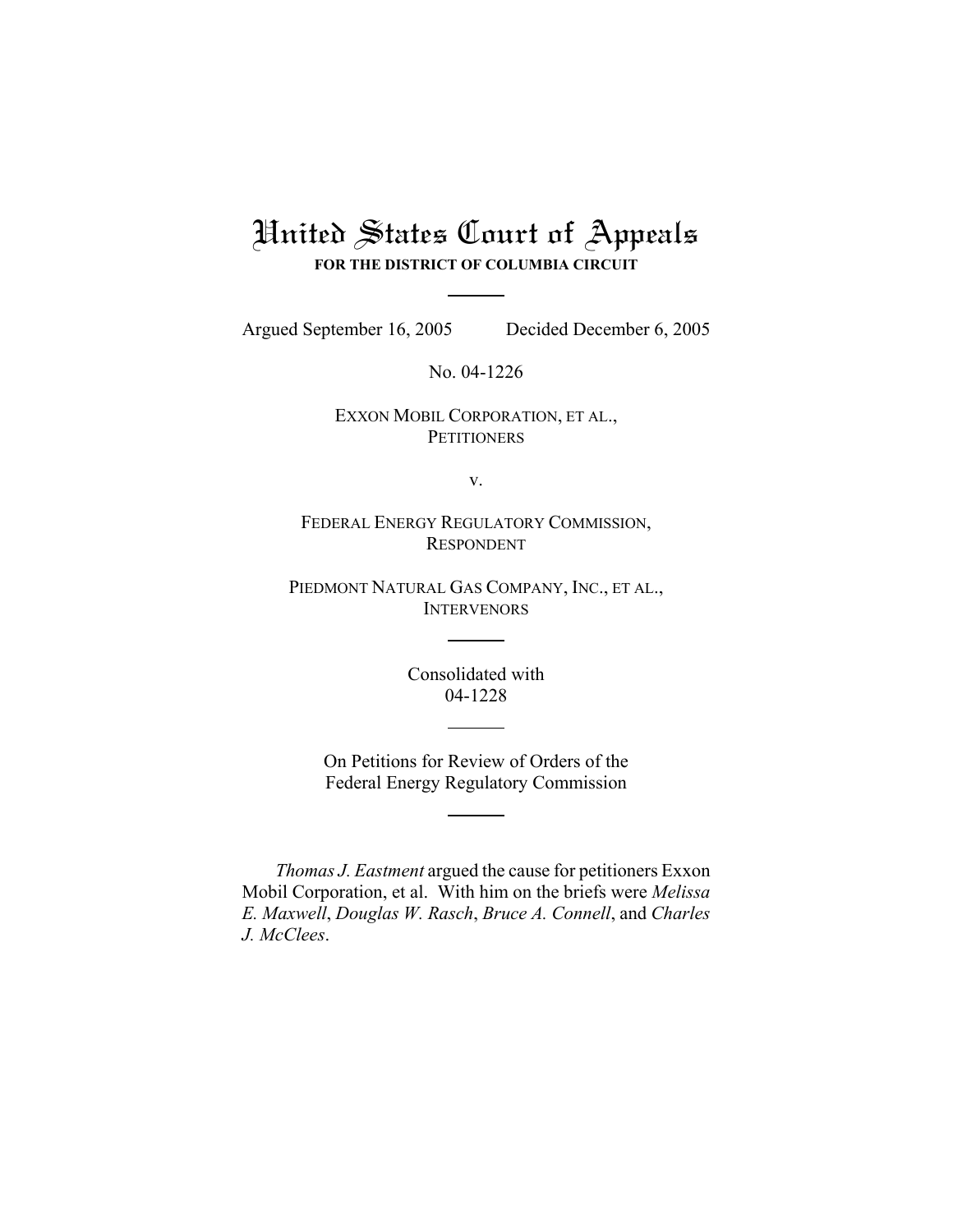*David A. Glenn*, *Gregory Grady*, and *Michael J. Thompson* were on the brief for petitioner Transcontinental Gas Pipe Line Corporation.

*Dennis Lane*, Solicitor, Federal Energy Regulatory Commission, argued the cause for respondent. With him on the brief was *Cynthia A. Marlette*, General Counsel.

*James H. Byrd*, *Kenneth T. Maloney*, *Christopher M. Heywood*, and *Anne K. Kyzmir* were on the brief of intervenors The Brooklyn Union Gas Company, et al.

Before: GINSBURG, *Chief Judge*, and BROWN and GRIFFITH, *Circuit Judges*.

Opinion for the Court filed by *Circuit Judge* BROWN.

BROWN, *Circuit Judge*: For the third time before this court, Transcontinental Gas Pipe Line Corporation (Transco) challenges the decision by the Federal Energy Regulatory Commission (FERC) to deny Transco's proposal for implementing a "firm to the wellhead" (FTW) rate structure on its natural gas pipeline.<sup>1</sup> When we remanded this case for a second time, we

<sup>&</sup>lt;sup>1</sup>Generating a dozen orders from FERC and now a third opinion from this court, Transco's struggle to change its rate structure has demonstrated the Dickensian potential of energy regulation disputes:

This scarecrow of a suit has, in course of time, become so complicated, that no man alive knows what it means. The parties to it understand it least; but it has been observed that no two Chancery lawyers can talk about it for five minutes, without coming to a total disagreement as to all the premises. Innumerable children have been born into the cause; innumerable young people have married into it; innumerable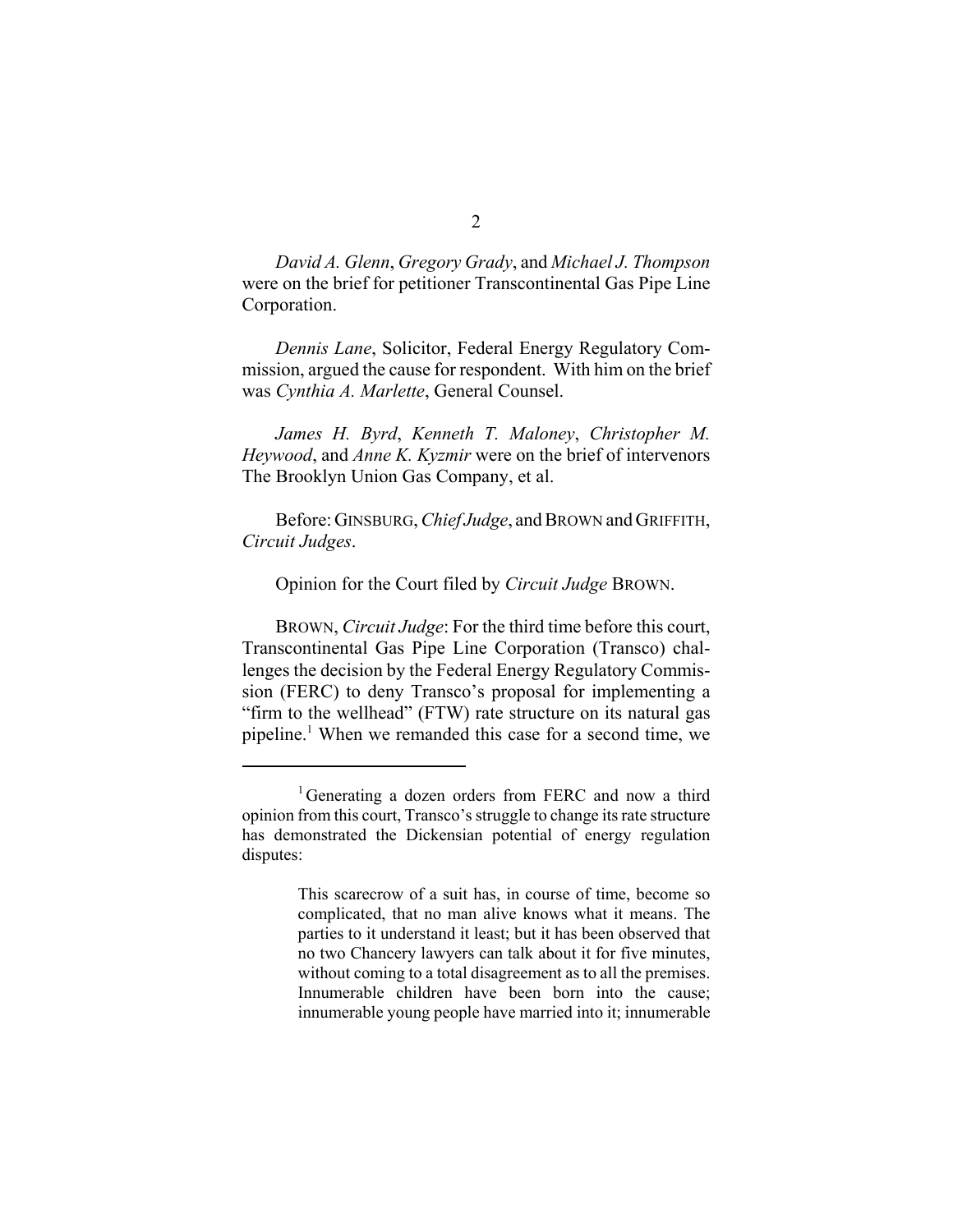instructed FERC to reconcile two arguably inconsistent orders issued in response to Transco's rate structure proposals. While FERC's new variations on its theme have not rendered this already convoluted proceeding any less opaque (perhaps an understandable result of multiple remands), a consistent principle can still be discerned: prices may be increased, terms may be altered, but contracts may not be unilaterally amended to effectively add new service. Accordingly, we hold FERC did not act arbitrarily and capriciously in its previous orders. We therefore deny the petitions for review.

I

Transco operates a natural gas pipeline that stretches northeastward from production areas in the Gulf of Mexico, terminating in the New York City area. The pipeline is divided into six zones, three in the "upstream" production area near the Gulf coast and three in the "downstream" market area. In the production area zones, the pipeline system consists of both "supply lateral" lines and a mainline; the supply laterals transport gas from the gathering areas to the mainline, where the gas is collected at pooling points. Until the 1980s, Transco and other pipeline companies acted primarily as gas merchants, transporting their own gas and selling it to distributors. Beginning in 1985, pipelines were required to start offering customers the ability to transform their entitlements to sales of gas into transportation-only service; this allowed the customers to purchase gas from the pipelines' competitors while still being able to transport it. Order No. 636, issued by FERC in 1992, completed this process by requiring pipelines to unbundle transportation service from sales of gas; customers would have

old people have died out of it.

Charles Dickens, Bleak House 6 (Modern Library 2002) (1853).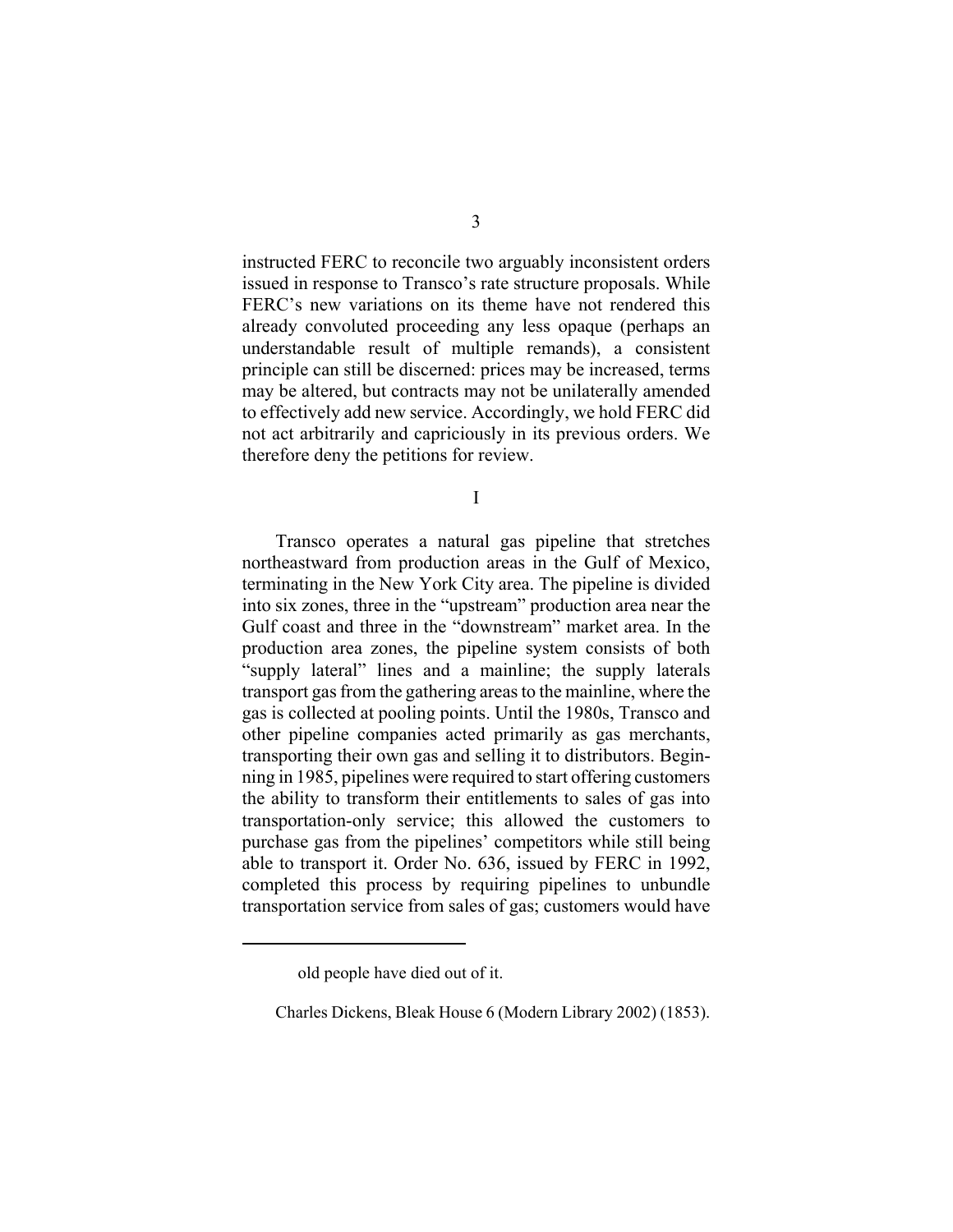equal access to "firm transportation" (FT) service (that is, guaranteed capacity) regardless of whether they purchased gas from the pipeline or another company, a change intended to foster competition in the industry. Pipeline Service Obligations and Revisions to Regulations Governing Self-Implementing Transportation; and Regulation of Natural Gas Pipelines After Partial Wellhead Decontrol, 57 Fed. Reg. 13,267, 13,270 (Apr. 16, 1992) ("Order No. 636"), *on reh'g*, 57 Fed. Reg. 36,128 (Aug. 12, 1992) ("Order No. 636-A"), *on reh'g*, 61 F.E.R.C. ¶ 61,272 (1992), *reh'g denied*, 62 F.E.R.C. ¶ 61,007 (1993), *aff'd in part*, *United Distrib. Cos. v. FERC*, 88 F.3d 1105 (D.C. Cir. 1996).

Order No. 636 also required companies to use a "straight fixed variable" pricing system for FT service. *Id.* at 13,293. Under such a system, pipeline companies would charge a twopart rate: an initial reservation charge (to guarantee that capacity would be available), plus a usage charge based on the volume of gas actually transported. *See* 18 C.F.R. § 284.7. In an effort to increase competition and improve transparency in pricing, FERC required pipelines to recover the "fixed costs" of FT service through the reservation charge rather than through the volumetric charge. Order No. 636 at 13,293.

Finally, Order No. 636 implemented a flexible receipt and delivery point policy under which any customer who paid a reservation charge for shipping gas within a zone had to be granted "secondary" rights to deliver or receive gas at points in that zone other than the "primary" points specified in the customer's contract. *Id.* at 13,290. When a customer used these secondary rights, shipping capacity would not be guaranteed; the rights would carry a lower scheduling priority than FT service purchased by customers with primary rights at the same points. Order No. 636-A at 36,148. At the same time, the secondary rights would have higher scheduling priority than a third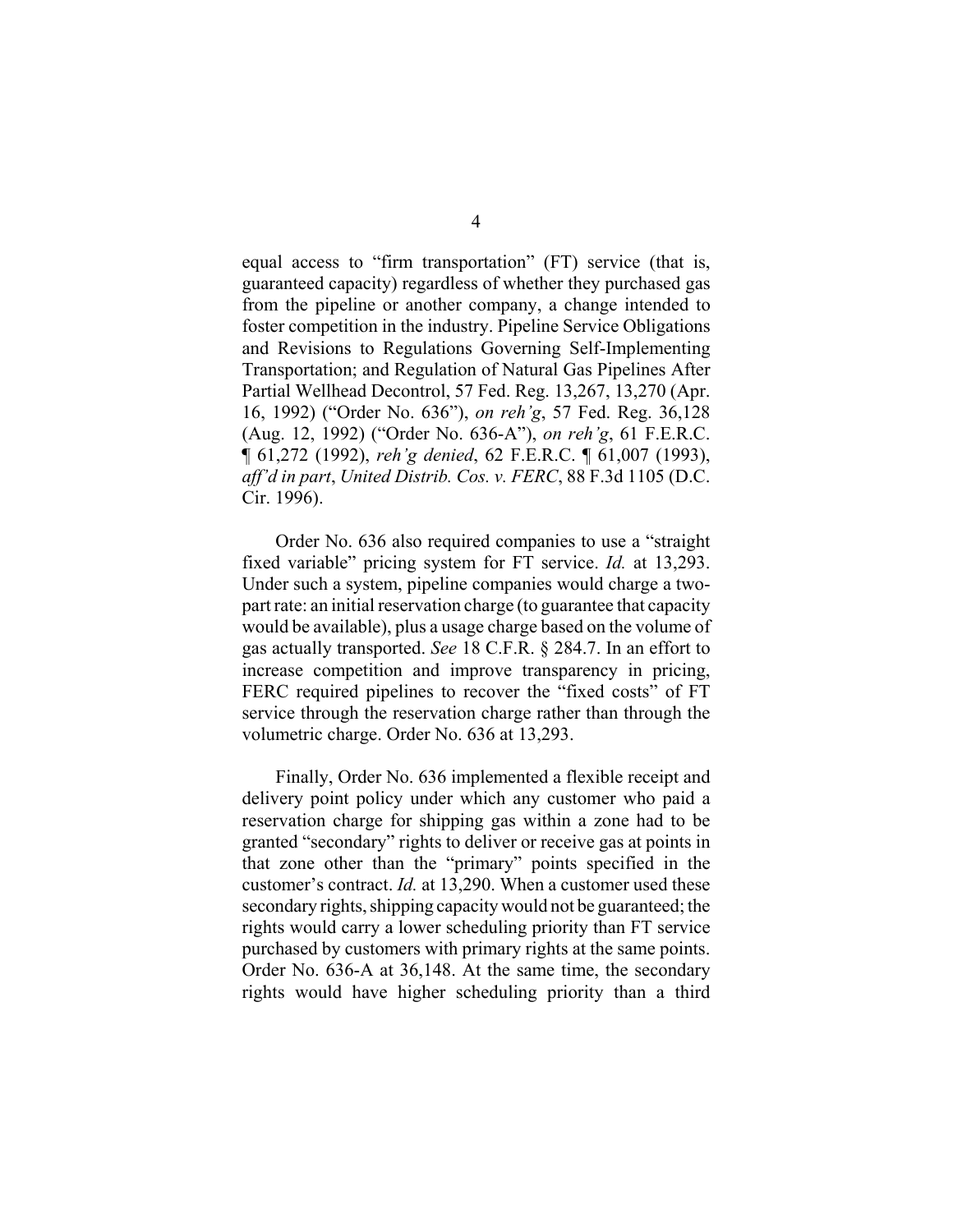category of service, "interruptible transportation" (IT) service, which does not entitle a customer to any guaranteed capacity. Order No. 636 at 13,290. As higher priority service can take precedence over IT service, no reservation charge applies to IT service; hence, a one-part rate based on the volume of gas actually transported by the customer is charged for IT service. 18 C.F.R. § 284.9.

Most pipeline companies responded to Order No. 636 by offering "firm to the wellhead" (FTW) service, charging their customers two-part rates for transporting gas on both the supply laterals and the mainline. Transco, however, had already unbundled its service a year earlier, in 1991, through settlement agreements with its customers. *Transcon. Gas Pipe Line Corp*., 55 F.E.R.C. ¶ 61,446 (1991), *on reh'g*, 57 F.E.R.C. ¶ 61,345 (1991), *on reh'g*, 59 F.E.R.C. ¶ 61,279 (1992), *aff'd in part*, *Elizabethtown Gas Co. v. FERC*, 10 F.3d 866 (D.C. Cir. 1993), *on remand*, 72 F.E.R.C. ¶ 61,037 (1995), *reh'g denied,* 73 F.E.R.C. ¶ 61,357 (1995). Pursuant to these settlements, Transco charges two-part FT rates for transporting gas on the mainline; customers who switched to this service were termed "FTconversion shippers." On the supply laterals, though, Transco adopted an IT rate structure, charging a one-part rate based on the volume actually transported (with no separate reservation charge). Transco does not sell any FT service on the supply laterals.<sup>2</sup> When IT shippers deliver gas to FT-conversion shippers at receipt points on the mainline, their service on the laterals is given a higher priority ("IT-Feeder" priority) than regular IT service.

<sup>&</sup>lt;sup>2</sup> Transco had sold FT service in the production areas to a few customers prior to offering open access to its transportation services. While these older service agreements were "grandfathered" through the settlements—i.e., those customers would have priority over IT shippers—they are essentially irrelevant to the current issues.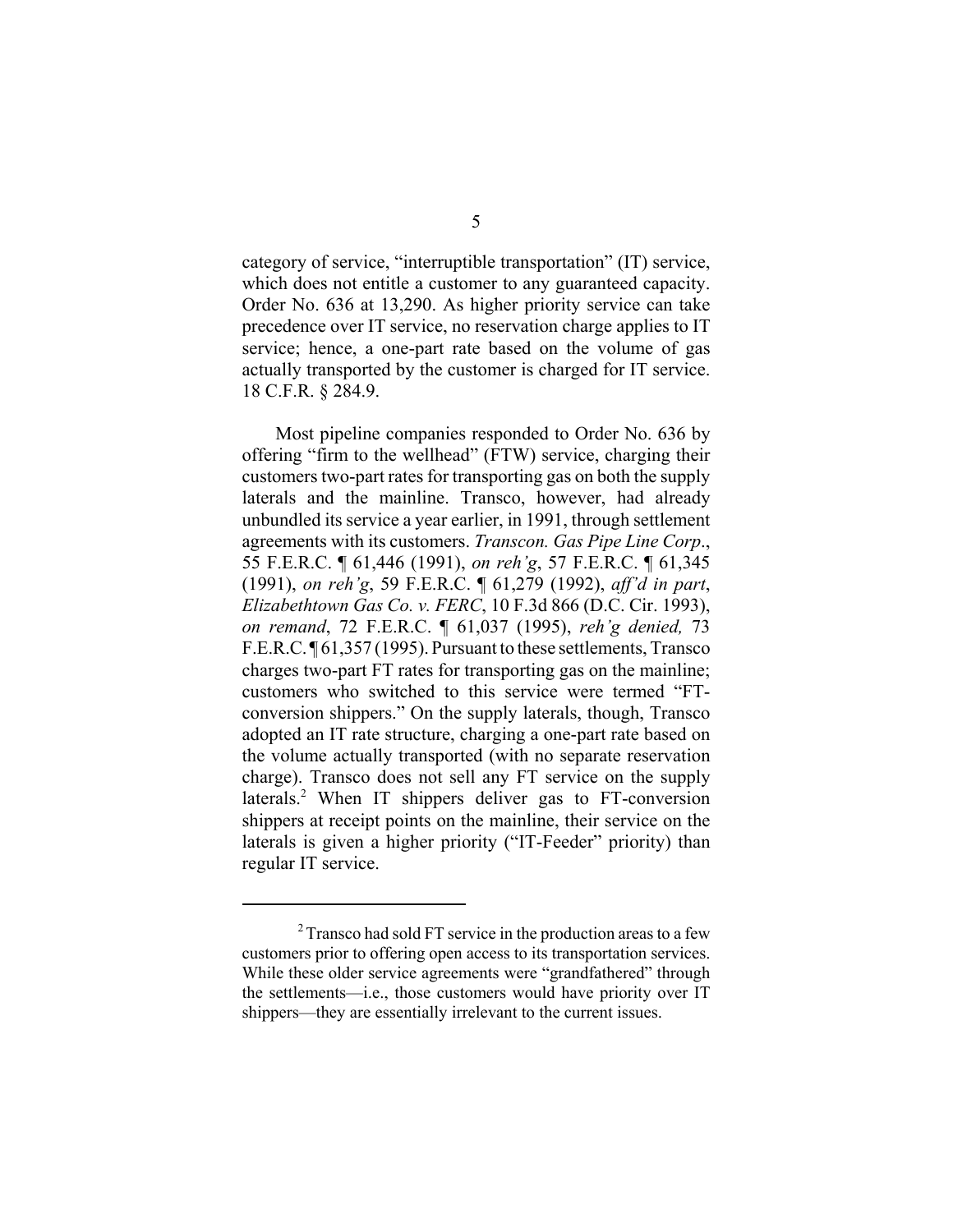In calculating the reservation charge FT-conversion shippers have to pay for service in a zone, Transco divides the fixed costs to be recovered (i.e., those fixed costs allocated to that zone) by the total amount of transportation service projected for that zone, including both FT and IT service. The resulting figure determines both the per-unit reservation charge for FT service and the one-part, per-unit charge for IT-service.<sup>3</sup> Thus, the more IT service shippers demand in a zone, the lower an FT shipper's reservation charge will be for that zone.

For reasons that have never been made clear, Transco's IT-Feeder service was not purchased by the FT-conversion shippers but rather by natural gas suppliers (including the petitioners, "Indicated Shippers") who used the service to transport their gas to the pooling points on the mainline.<sup>4</sup> Once the gas arrived at the mainline, it would be transported by the FT shippers who purchased the gas from the producers. Eventually, Indicated Shippers became dissatisfied with this arrangement. They had to pay approximately \$50 million per year in transportation costs on the supply laterals; producers who used other pipelines did

<sup>&</sup>lt;sup>3</sup>The IT rates are calculated according to a "100 percent load" factor" rate. Under such a calculation, the maximum rate for transporting one unit of gas via IT service is equivalent to the per-unit cost incurred by an FT shipper that uses its entire contract entitlement (and thus pays not only a reservation charge but also an FT per-unit charge for the entire capacity that it reserved).

<sup>4</sup>During oral argument, Indicated Shippers contended that they purchased the IT-Feeder service because it was, at the time, "the only game in town"; there was no competitive disadvantage in purchasing such service until other pipelines began selling FTW service. The lack of a competitive disadvantage still begs the question why the Indicated Shippers, rather than the FT-conversion shippers, decided that it would be in their interest to contract for transportation service on the laterals.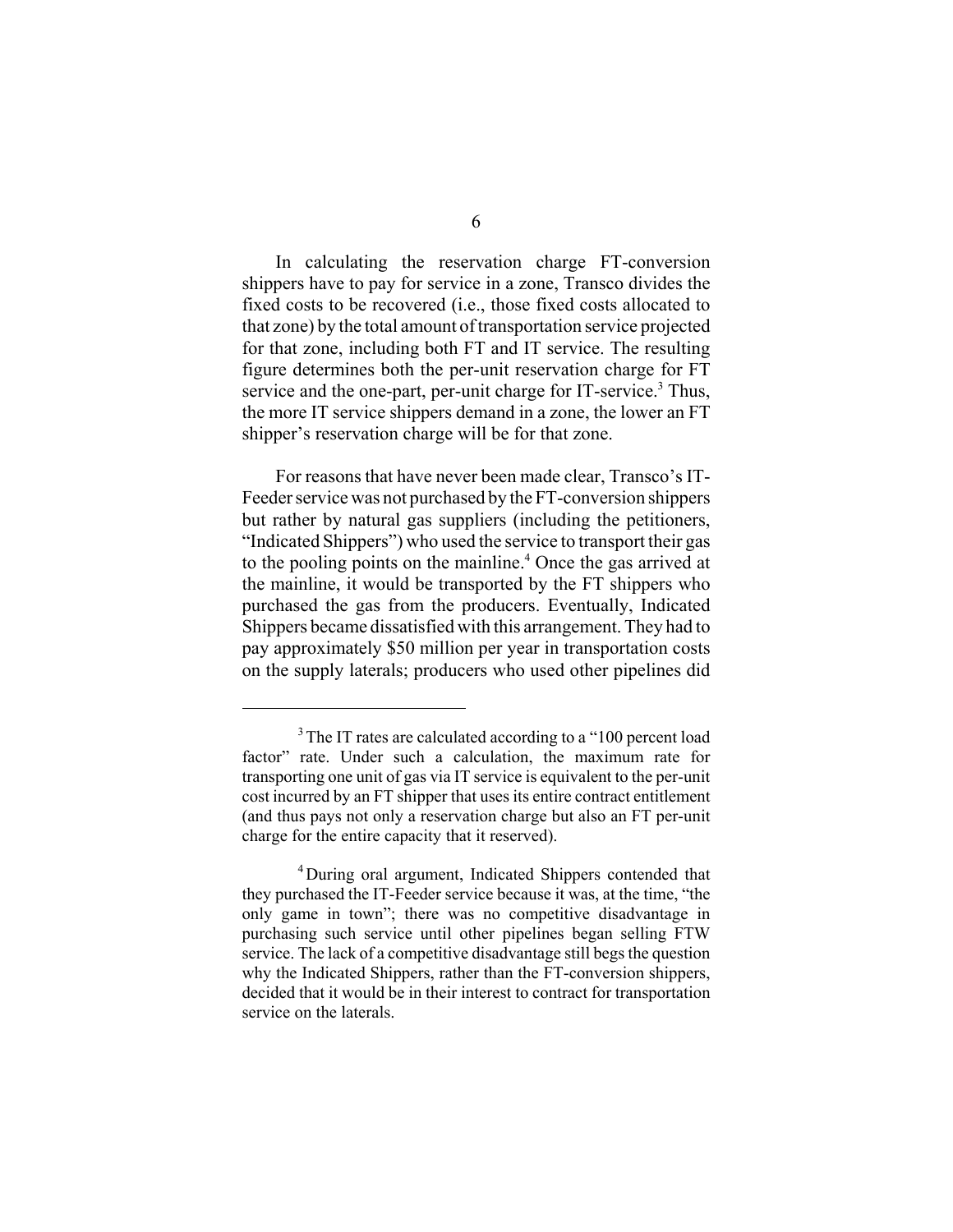not incur this expense, as their customers subscribed to FTW service that included transportation on both the supply laterals and the mainlines. Still, the Indicated Shippers believed they could not always pass these costs on to their customers, as they needed to make their rates appear competitive with rates charged by producers serving other pipelines.

Section 4 of the Natural Gas Act (NGA) governs rates and charges set by natural gas companies for the transportation or sale of gas; such rates and charges must be "just and reasonable" to be lawful. 15 U.S.C. § 717c(a). Changes to rates and charges can only be made after giving FERC notice so that it can hold a hearing on the legality of the change, if necessary. 15 U.S.C. § 717c(d)-(e). In 1995, Transco proposed under § 4 of the NGA to adopt an FTW rate structure, but FERC rejected this plan. *Transcon. Gas Pipe Line Corp*., 72 F.E.R.C. ¶ 63,003 (1995), *modified*, 76 F.E.R.C. ¶ 61,021 (1996), *on reh'g*, 77 F.E.R.C. ¶ 61,270 (1996), *on reh'g*, 79 F.E.R.C. ¶ 61,205 (1997). Transco's proposal would have eliminated IT-Feeder priority and given FT-conversion shippers flexible rights to use the supply laterals, though capacity would not be guaranteed at any specific points on the laterals. 76 F.E.R.C. at 61,054. If multiple FT-conversion shippers wanted to use a lateral, and it did not have enough total capacity for their needs, capacity would be allocated pro rata. *Id.* Transco would not sell any higher priority service on the laterals, and a two-part FT rate would be charged for each zone. The full fixed costs of the supply laterals would be allocated to the FT shippers' reservation charges, as demand for IT service would no longer be taken into account in calculating that charge. 72 F.E.R.C. at 65,011.

FERC rejected this proposal because the changes modified Transco's contracts with its shippers. 76 F.E.R.C. at 61,061. On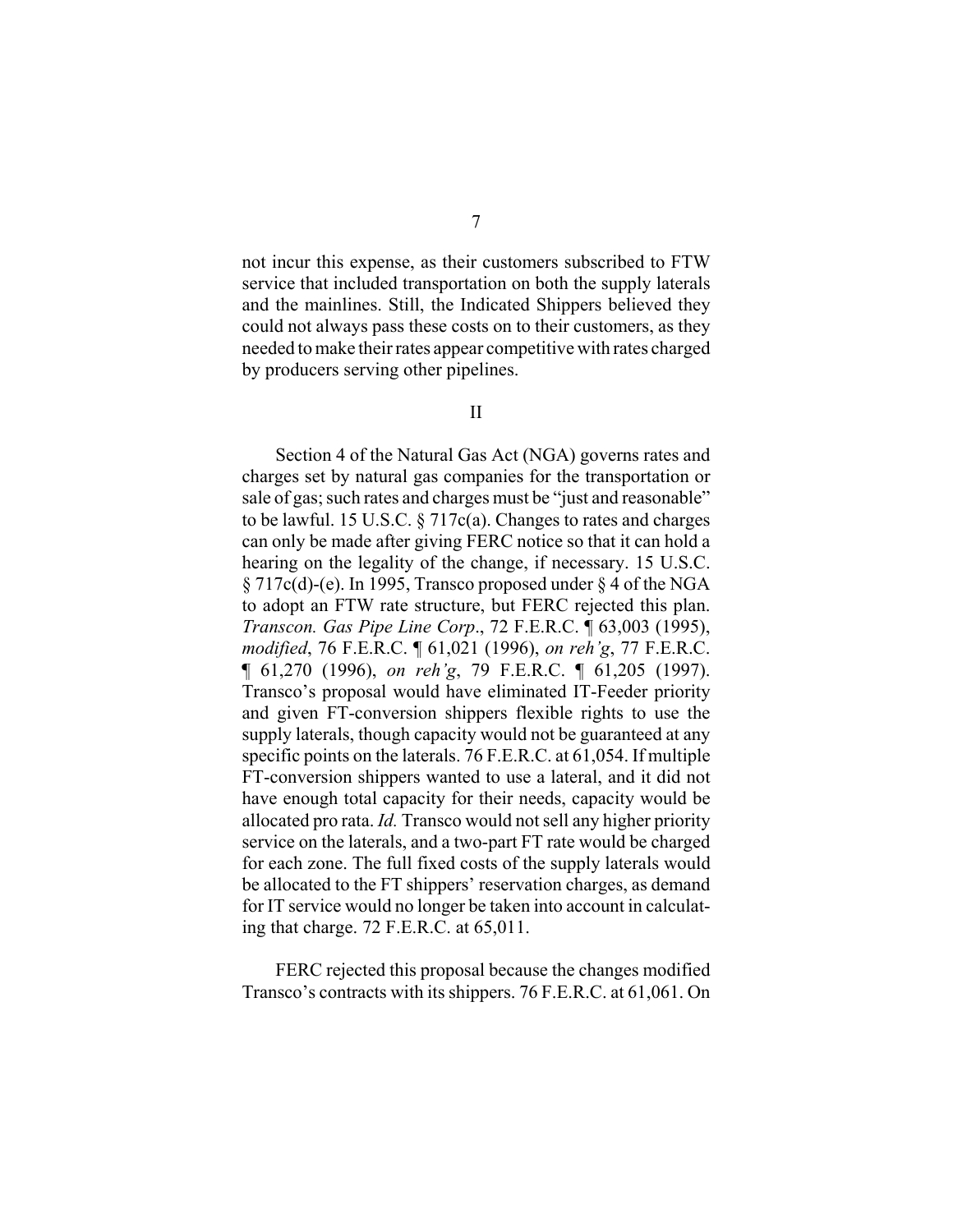appeal, we queried whether the proposed changes would be acceptable under the framework established by the Supreme Court. *Exxon Corp. v. FERC*, 206 F.3d 47, 52 (D.C. Cir. 2000). Under the *Mobile-Sierra* doctrine, "FERC may modify a contract rate provision if (but only if) the 'public interest' so requires." *Id.* at 49 (discussing *United Gas Pipe Line Co. v. Mobile Gas Serv. Corp.*, 350 U.S. 332 (1956), and *Fed. Power Comm'n v. Sierra Pac. Power Co*., 350 U.S. 348 (1956)). However, *United Gas Pipe Line Co. v. Memphis Light, Gas & Water Division*, 358 U.S. 103, 110-15 (1958), allows pipeline companies to change their rates if their contracts contain clauses (now known as "*Memphis* clauses") reserving the right to do so. *Exxon*, 206 F.3d at 51-52. We remanded the case for FERC to explain why the alleged changes to Transco's contracts would not be permitted under the contracts' *Memphis* clauses.

On remand, FERC acknowledged that the *Memphis* clauses anticipated changes to the rates, terms, and conditions of contractual service but concluded the same clauses did not allow Transco to force customers to accept additional service. *Transcon. Gas Pipe Line Corp*., 95 F.E.R.C. ¶ 61,322, at 62,140, *on reh'g*, 96 F.E.R.C. ¶ 61,142 (2001). If Transco's FTW proposal were accepted, FERC reasoned, the FT shippers would be required to pay for service on the supply laterals, although they had not contracted for this service. On appeal from that remand, we again remanded the case to FERC for further explanation. *Exxon Mobil Corp. v. FERC*, 315 F.3d 306 (D.C. Cir. 2003) (*Exxon Mobil I*). We found FERC's arguments to be plausible but detected within those arguments a possible conflict with an earlier FERC order, issued in 1999, where FERC rejected Transco's proposal to implement a "firm transportation supply lateral" (FTSL) rate structure. *Transcon. Gas Pipe Line Corp*., 86 F.E.R.C. ¶ 61,175, *reh'g denied*, 88 F.E.R.C. ¶ 61,135 (1999). In the 1999 proposal, Transco sought to replace its IT-Feeder service on the supply laterals with uninterruptible FTSL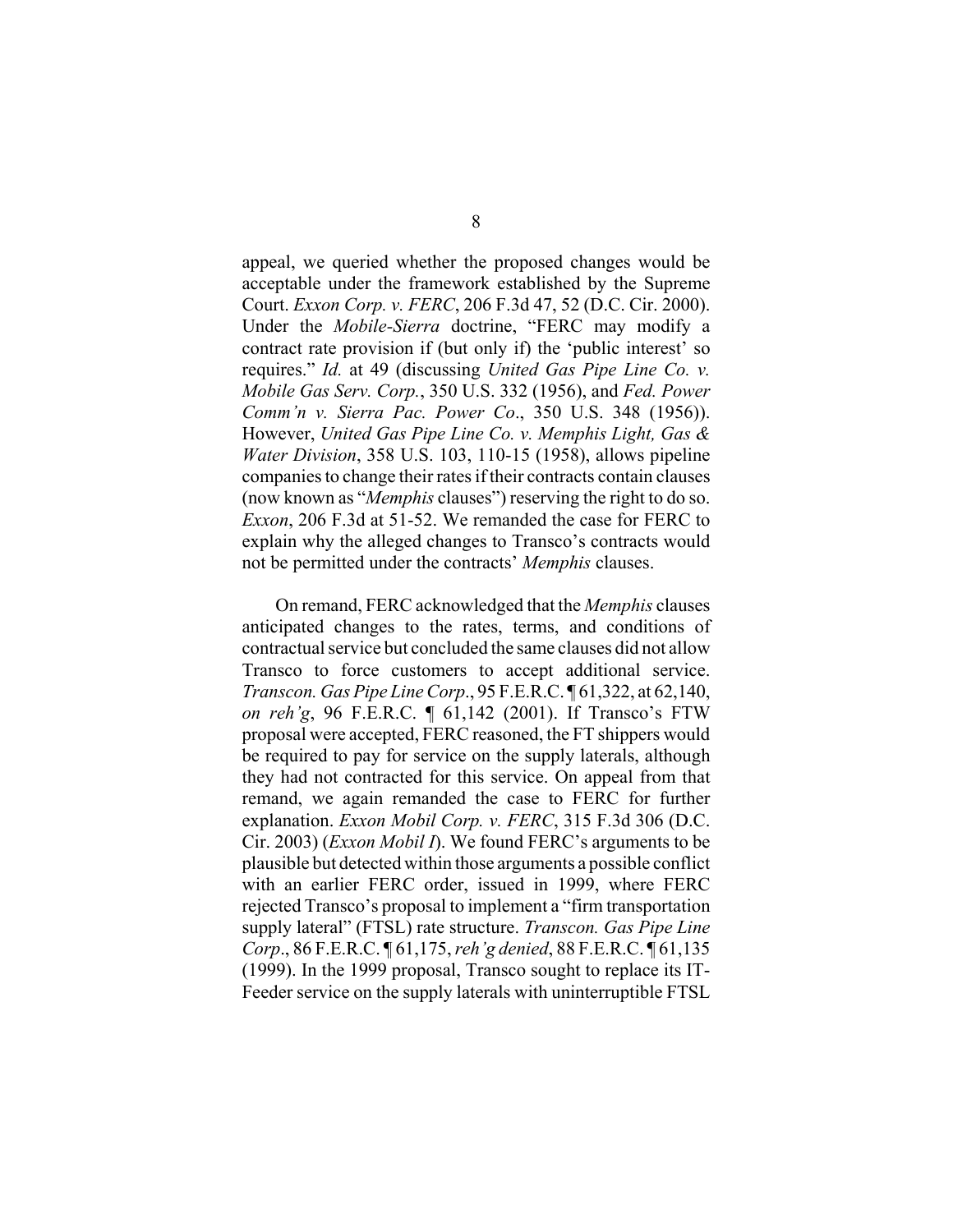service; Transco would charge a two-part rate (a reservation charge and a volumetric charge) for use of the laterals rather than the one-part rate currently in place for IT service. 86 F.E.R.C. at 61,607. The maximum rate charged for FTSL service on the supply laterals in a zone would be the same as the maximum rate charged for FT service on the mainline in that zone. *Id.* at 61,608. However, within each zone, shippers purchasing FTSL capacity would only have flexible access to secondary points on the supply laterals (not the mainline), and FT-conversion shippers would only have flexible access to secondary points on the mainline (not the supply laterals). *Id.* FERC objected to this plan because both sets of shippers would pay the full reservation charge for service in a zone; thus, under Order No. 636, both should receive flexible access to secondary points throughout the zone. *Id.* at 61,609.

In *Exxon Mobil I*, we spotted a possible inconsistency: In denying the FTSL proposal, FERC appeared to indicate that if Transco eliminated its IT-Feeder service, then the FT-conversion shippers would be entitled to flexible access to the supply laterals without a contract change; however, in rejecting the 1995 FTW proposal, FERC had concluded that providing flexible access to the supply laterals would abrogate the contracts of FT-conversion shippers. *Exxon Mobil I*, 315 F.3d at 310-11. This apparent contradiction led to our second remand.

## III

We must set aside FERC's actions if they are arbitrary, capricious, or otherwise not in accordance with law. 5 U.S.C. § 706(2)(A). We are "particularly deferential to the Commission's expertise" in ratemaking cases, which involve "complex industry analyses and difficult policy choices." *Ass'n of Oil Pipe Lines v. FERC*, 83 F.3d 1424, 1431 (D.C. Cir. 1996). After we remanded this case for a second time, FERC issued another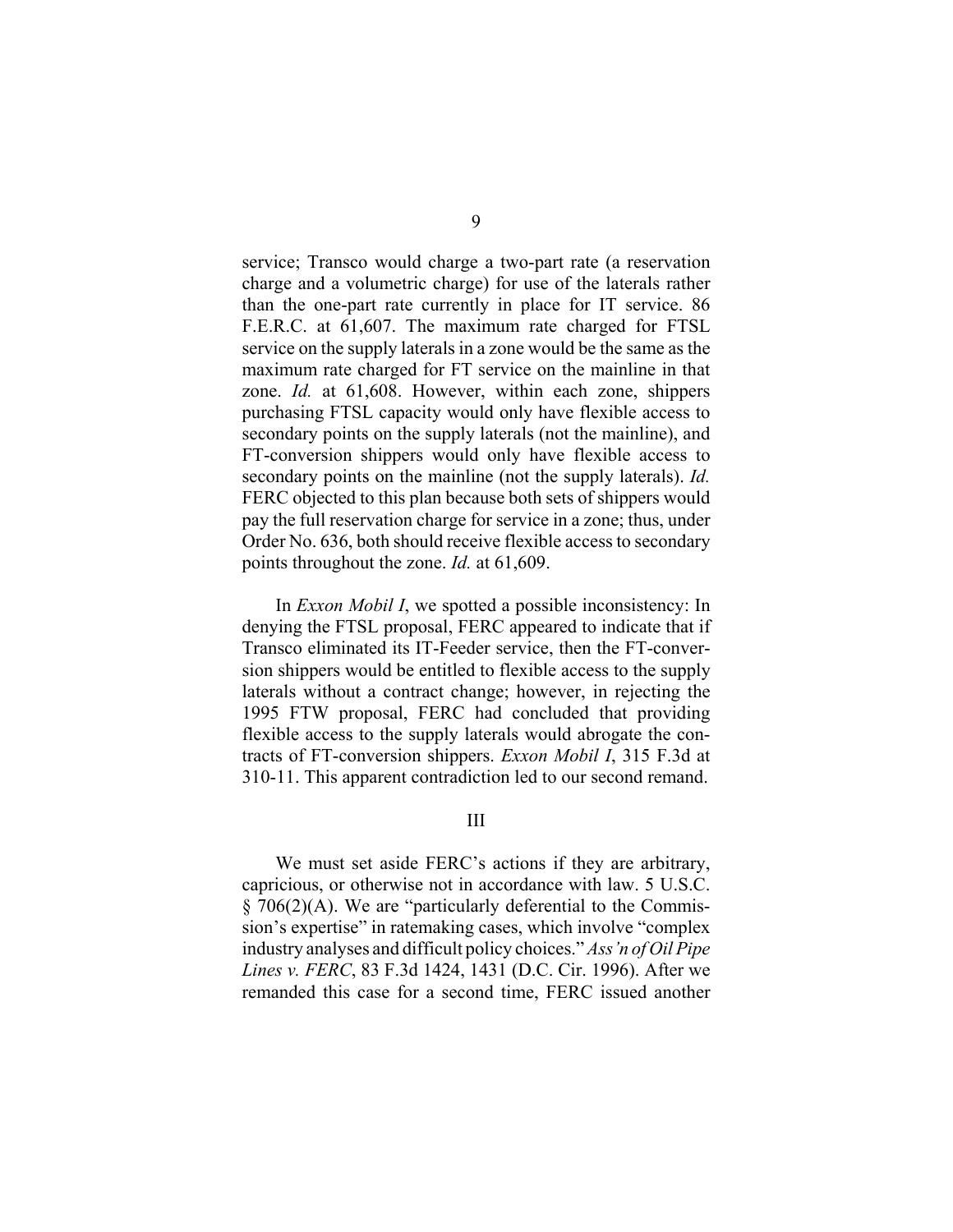order in which it explained why the rejection of both plans was consistent. *Transcon. Gas Pipe Line Corp*., 104 F.E.R.C. ¶ 61,171 (2003), *on reh'g*, 107 F.E.R.C. ¶ 61,156 (2004).

FERC frames much of its argument in terms of the distinction between "primary" and "secondary" rights, stating that while secondary access rights could be given to a shipper without requiring contract modification, forcing a shipper to receive and pay for additional primary service would impermissibly modify the shipper's contract. 104 F.E.R.C. at 61,637. Because Transco's FTW proposal granted primary rights on the supply laterals to FT-conversion shippers, FERC concluded the FTW proposal would require the shippers' contracts to be modified. *Id.* at 61,637-39. On the other hand, in denying Transco's FTSL proposal, FERC noted that FTconversion shippers would be entitled to only secondary rights on the supply laterals if the IT-Feeder service were eliminated. *Id.* at 61,639. Transco and Indicated Shippers dispute FERC's use of the terms "primary" and "secondary," claiming the FTW proposal would only give FT-conversion shippers secondary rights on the supply laterals.

FERC contends the rights granted under the FTW proposal are properly characterized as "primary" because Transco would be forced to reserve capacity on the supply laterals for the FTconversion shippers. Therefore, as no higher priority service would be sold, the FTW plan would shift the fixed costs allocated to the supply laterals solely onto the FT-conversion shippers, whereas granting "secondary" rights would not do so. *Id.* This rationale is at the heart of the case *(i.e., the allocation of* the annual \$50 million cost has motivated the past dozen years of litigation); much of the rest of the debate over the meaning and applicability of the terms "primary" and "secondary" obscures the real substance of the dispute.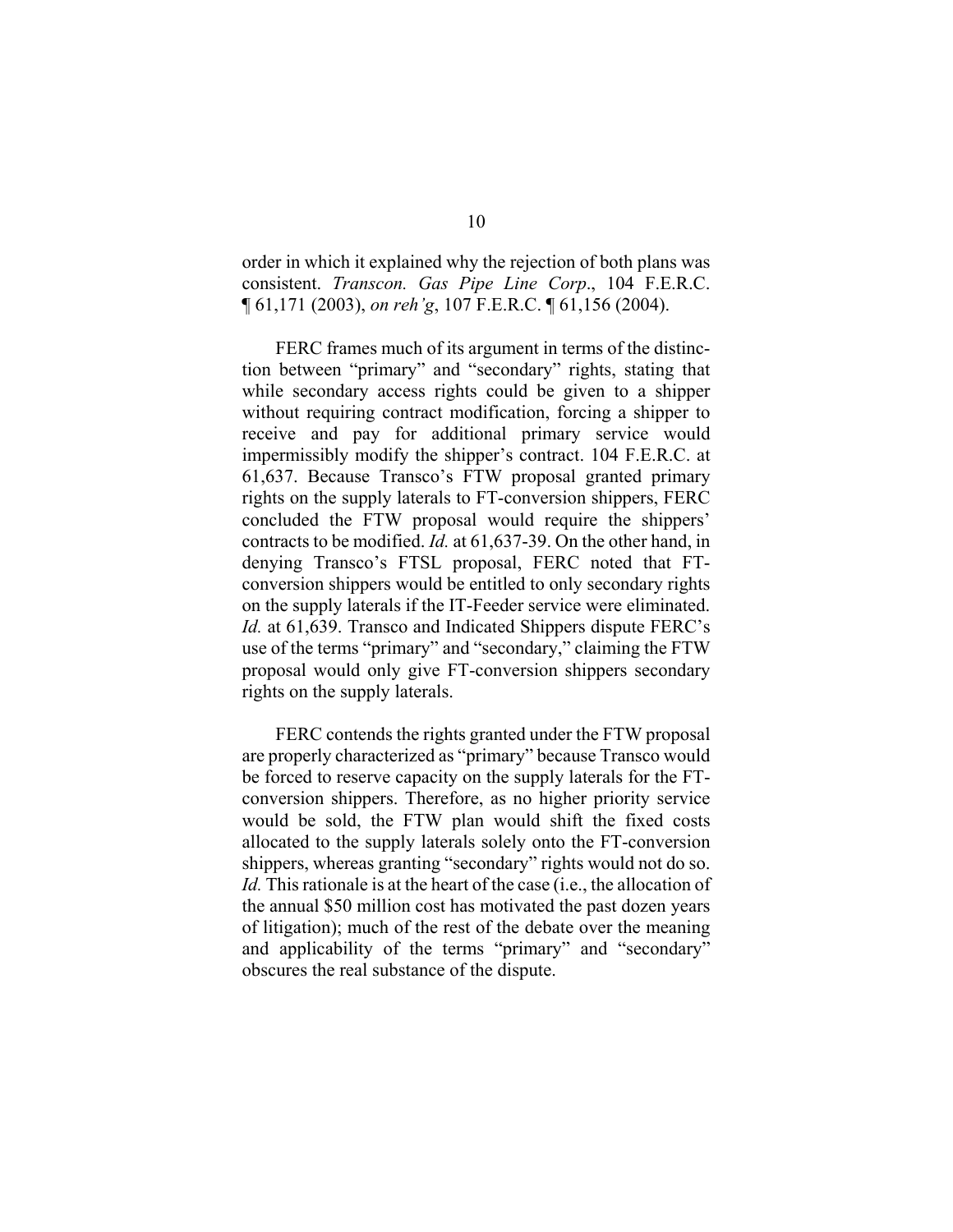Under Transco's current rate structure, the one-part rate charged to IT shippers for each unit transported is equal to the total two-part rate that an FT-conversion shipper pays per unit.<sup>5</sup> One component of that two-part FT rate is the reservation charge, which guarantees the availability of shipping capacity. The reservation charge for a zone is calculated by dividing the fixed costs allocated to the zone by the total amount of service—both FT *and* IT—expected in the zone. Hence, the more gas projected to be shipped through a zone via IT service, the lower the FT-conversion shippers' reservation charge will be. The burden of those savings is then effectively shifted to the IT shippers; because the one-part rate for IT service mirrors the two-part FT rate (including the reservation charge), the charge for IT service incorporates some of the function of recovering fixed costs. In essence, Transco recovers part of the fixed costs for each zone through the FT-conversion shippers' reservation charges, and the rest of the fixed costs through the IT shippers' one-part charges.

Under the FTW proposal, though, IT-Feeder service on the supply laterals is eliminated. FT-conversion shippers would be given flexible access to the supply laterals, but their reservation charges would also increase, as IT shippers would no longer be bearing part of the fixed costs of the zone. The result of this change would be the same as if Transco were to add service in a new zone onto existing contracts—FT service would be expanded to new parts of the pipeline system, but a greater reservation charge would be required, in order to recover that new area's fixed costs. In this sense, the supply laterals are

 $5$ The two rates are equal assuming the FT-conversion shipper uses all the capacity it reserved. If the FT-conversion shipper did not use its entire reserved capacity, its average per-unit cost would be higher, as it would have already paid a larger reservation charge than necessary.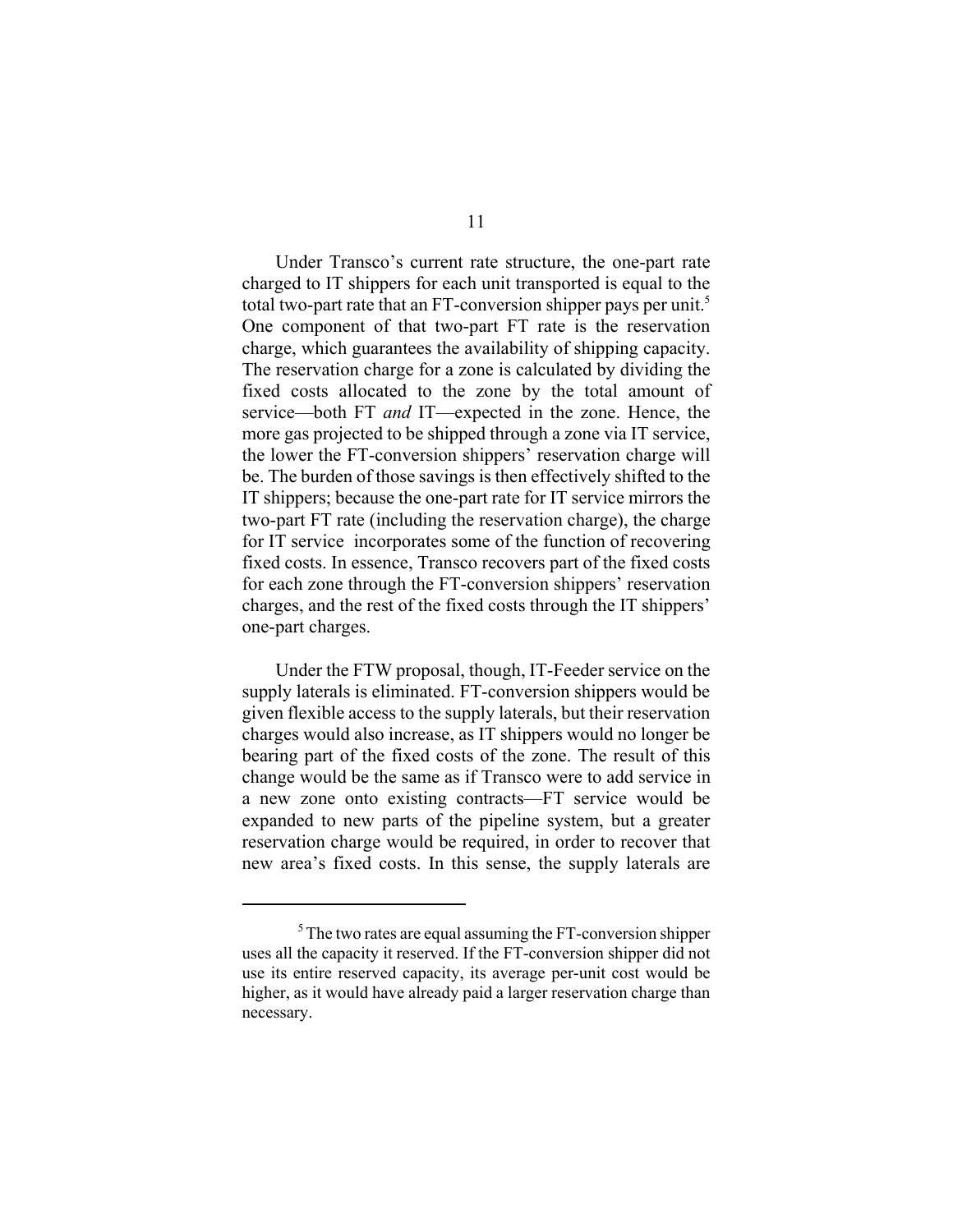virtually a separate zone in the present system. Though the laterals are designated as parts of Transco's existing zones, paying the reservation charge for FT service in a zone does not currently give a shipper access to supply laterals within that zone; nor does paying for access to a supply lateral give an IT shipper the right to use the mainline in the same zone. Two transactions are required to purchase capacity for shipping gas on the supply laterals and the mainline within one zone.

Hence, requiring FT-conversion shippers to pay an increased reservation charge for access to the laterals is equivalent to forcing them to accept service in an additional zone, for which they would have to pay a new reservation charge. Regardless of the labels placed on the proposed change, the substantive effect of the FTW plan would be to require FTconversion shippers to take on a new service. Although they benefit from the existence of the IT-Feeder priority, the FTconversion shippers never contracted for service on the supply laterals. Because the FTW proposal would effectively add service to these shippers' contracts, not merely change contractual rates or terms, the scope of the change exceeds that which is permitted under *Memphis* clauses. *See Exxon Mobil I*, 315 F.3d at 310.

This analysis is consistent with FERC's denial of Transco's FTSL proposal. Order No. 636 requires that any FT shipper who pays the reservation charge for a zone be afforded flexible secondary access to other points in the zone. As FT-conversion shippers as a class are not currently paying the "full" reservation charge for each zone (i.e., the IT shippers also pay part of the fixed costs for each zone—the part allocated to the laterals), they are not currently entitled to flexible access to secondary points on the supply laterals. Flexible access may be acquired, if a shipper desires it, through purchasing separate IT service.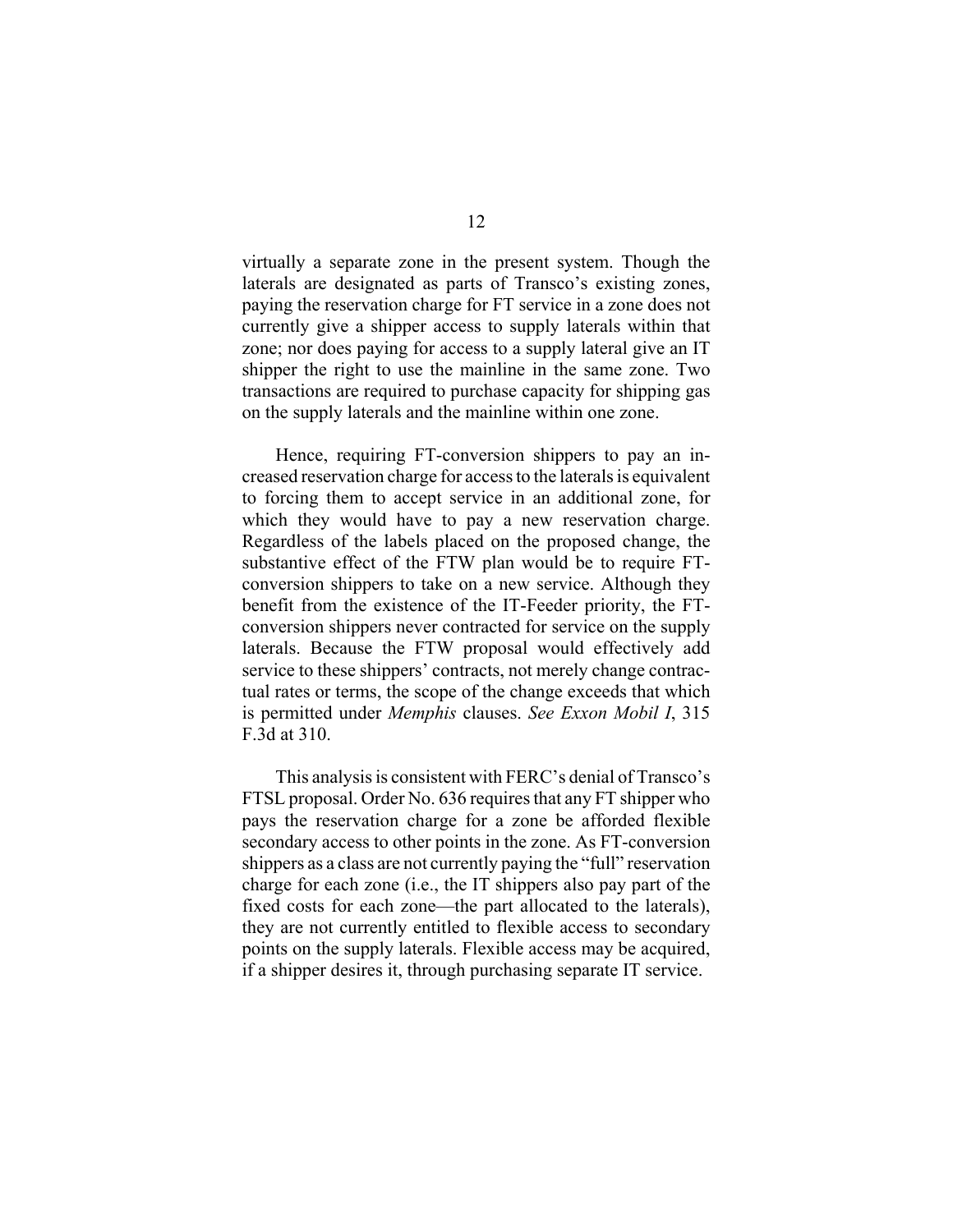In the FTSL proposal, Transco sought to sell FT service on the supply laterals. In each zone, FTSL customers would have been charged the same two-part rate as the FT-conversion shippers; thus, all FT shippers within a zone (whether using the mainline or the supply laterals) would be paying the same reservation charge. Unlike the FTW plan, the FTSL plan would not have forced existing FT-conversion shippers to bear the full fixed costs of a zone on their own, as they would share this burden with the FTSL shippers. At the same time, the fixed costs for the whole zone would be divided up among all the FT shippers in the zone proportionally, through equal reservation charges. Therefore, the supply laterals would no longer have been virtually a separate zone under this plan. Under Order No. 636, then, all the zone's FT shippers—both FT-conversion shippers and FTSL shippers—would be entitled to flexible access to secondary points everywhere within the zone, on the mainline and the supply laterals, because as a class they would be paying the full reservation charge for the zone (by bearing all the fixed costs).

This key difference between the FTW and the FTSL proposals explains why FERC rejected both—although for different reasons. In a system where FT shippers are paying for the full fixed costs of a zone (such as the FT-conversion shippers and the FTSL shippers together would have done under the FTSL proposal), all of them would be entitled to flexible access to secondary points throughout the zone. The FTSL proposal was rejected because this flexible intra-zone access was not included. In Transco's current system, on the other hand, the FT shippers are *not* bearing the full fixed costs of the zone; while the FT-conversion shippers bear some of the costs, the IT shippers bear the rest. In the FTW proposal, IT volume would no longer be included in the calculation of reservation charges, yet no new group of FT shippers (such as the FTSL shippers) would be added to share the FT-conversion shippers' burden in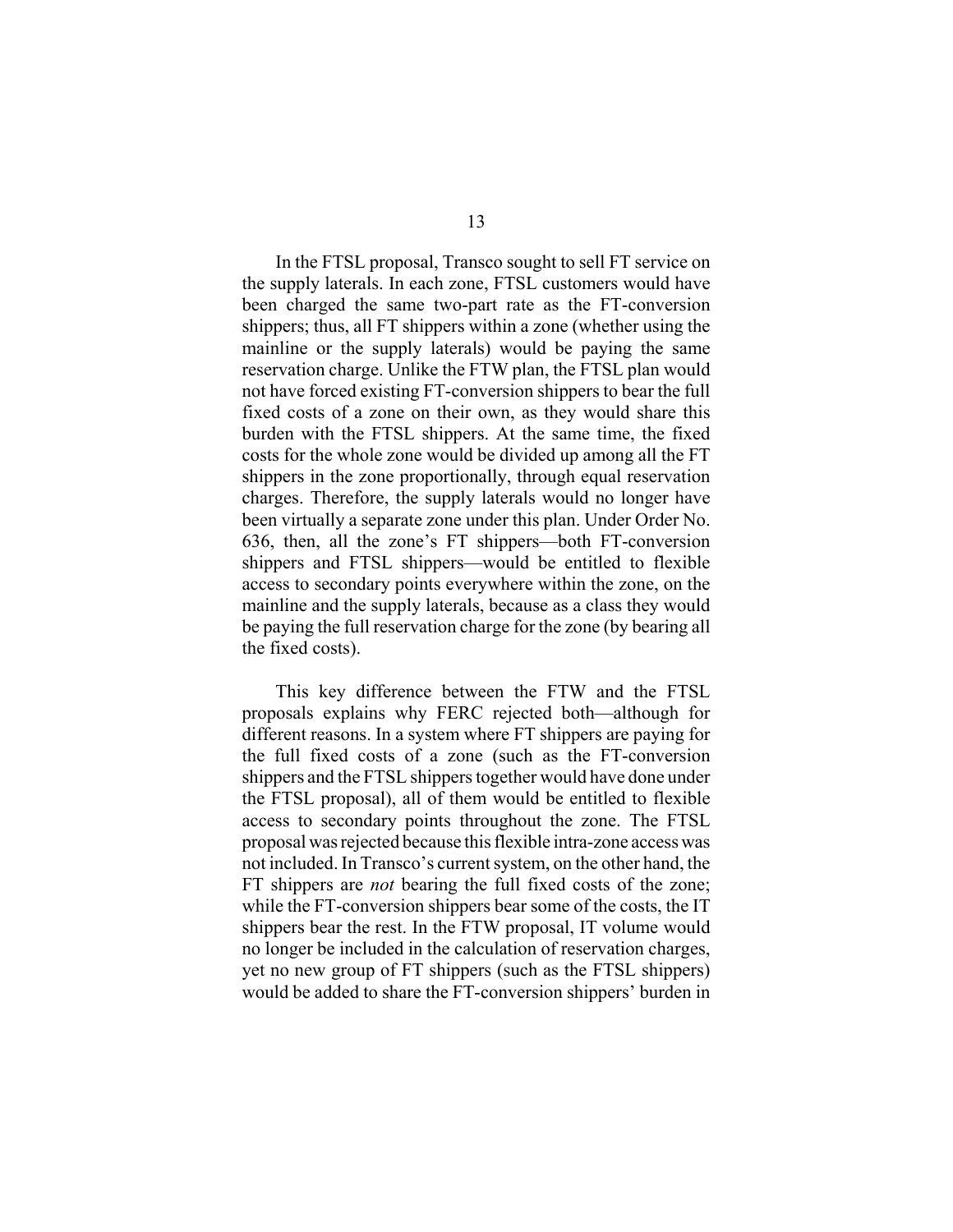bearing the fixed costs for the zone. Thus, rather than "giving" the FT-conversion shippers flexible secondary access to points in the zone, Transco would be extending the FT-conversion shippers' FT service in essentially the same manner as if an extra stretch of pipeline (with the attendant fixed costs) were being added to the zone.

In this light, FERC's orders rejecting the FTW and FTSL proposals were consistent. Under the FTSL proposal, the fixed costs of the supply laterals would have been borne by a new group of shippers (rather than the IT shippers); hence, the FTconversion shippers would not be effectively forced to accept new service, even if those shippers had been given flexible access to the supply laterals. On the other hand, the practical effect of the FTW proposal would have been to extend FTconversion shippers' service to include virtually a new zone—the supply laterals—as no other shippers would have contributed to bearing the added fixed costs. Transco would essentially be obliged to reserve capacity on the supply laterals for the FT-conversion shippers as a class. As this would effectively add service obligations to existing contracts, the proposal exceeded Transco's ability to change rates, terms, and conditions under the *Memphis* clauses.

IV

Transco and Indicated Shippers contest FERC's use of the terms "primary" and "secondary," claiming the FTW proposal would only give the FT-conversion shippers "secondary" service on the supply laterals. They point out that no specific access points would be granted, while primary rights are generally granted at specific points. Similarly, the FT-conversion shippers' access would only have the highest priority as a class; individual shippers' requests for capacity would be subject to pro rata allocation with requests from other FT-conversion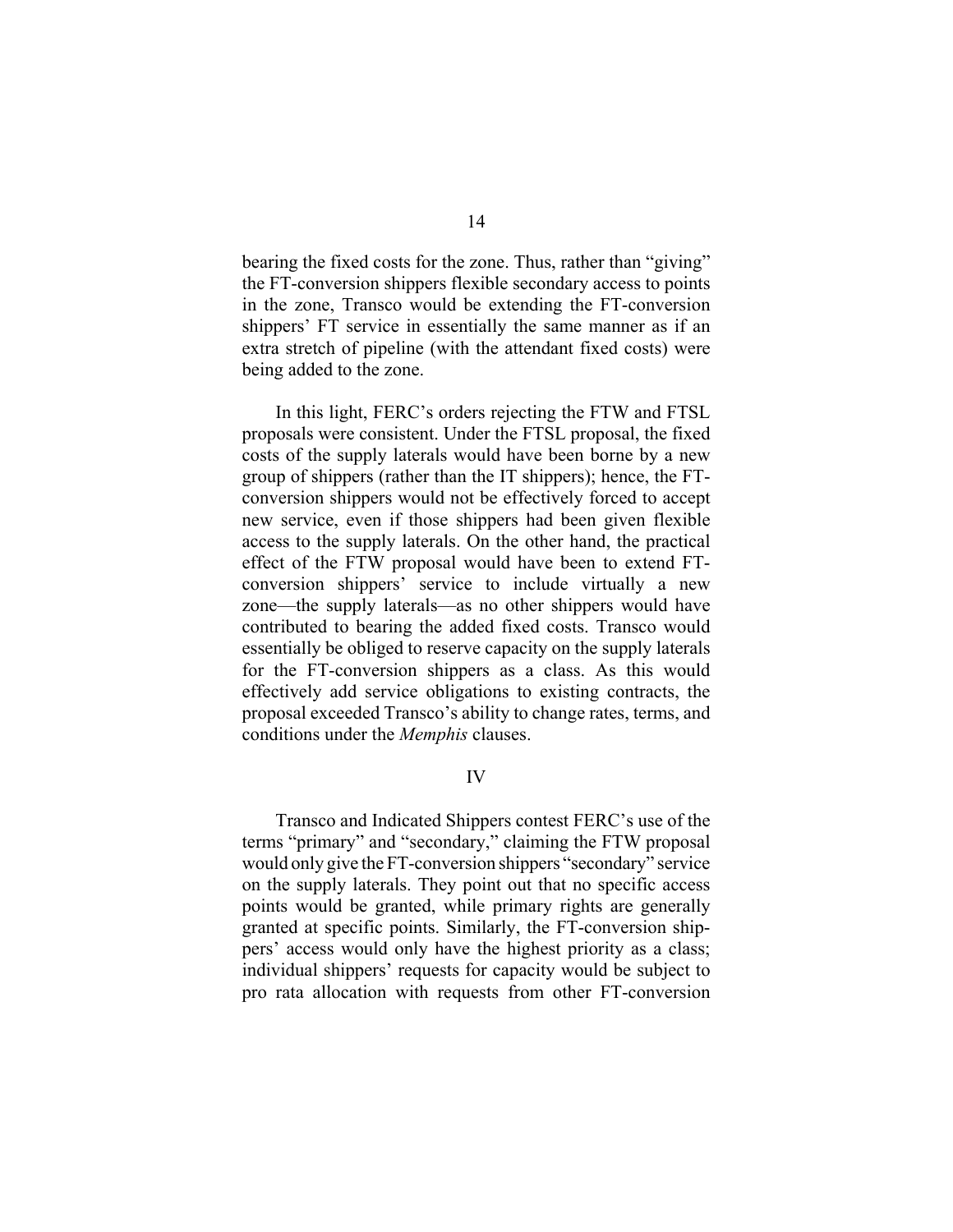shippers if demand is high. However, these arguments are only relevant to the quality of the service on the laterals—whether the service is as "firm" as service on the mainline—not whether forcing the FT-conversion shippers to pay for the service would entail contractual change. *Cf. El Paso Natural Gas Co.*, 99 F.E.R.C. ¶ 61,244, at 62,001 (2002) (stating that daily pro rata allocation of capacity is unacceptable for service that is supposed to be "firm"). In other words, these arguments by Transco and Indicated Shippers merely question the categorization of the rights as "primary"; yet, even if we were to decide that the rights were neither purely "primary" nor purely "secondary," but a hybrid of the two, that decision would not be dispositive. The label attached to the rights does not affect whether the plan would effectively add service to the contracts.

Transco and Indicated Shippers also claim that replacing the IT-Feeder system with the FTW plan merely continues a service FT-conversion shippers were already paying for "directly or indirectly." This argument is relevant but inaccurate. In a sense, the IT-Feeder priority does act as a substitute for the flexible point access otherwise required by Order No. 636; FT-conversion shippers benefit from the scheduling superiority that IT-Feeder priority gives relative to other IT service. Under the current plan, FT-conversion shippers would be able to acquire capacity in the supply laterals by purchasing IT service. If they had all done so, then transforming that IT service into FT service subject to pro rata allocation would essentially be continuing the same service. However, producers—rather than the FT-conversion shippers—have actually purchased the IT service. If the producers were able to pass that cost on to the FT-conversion shippers, then perhaps the FT-conversion shippers would be "indirectly" paying for access to the supply laterals already.<sup>6</sup> In

 $6$  Even if the FT-conversion shippers were "indirectly" paying for access to the supply laterals, however, that cost-shifting would not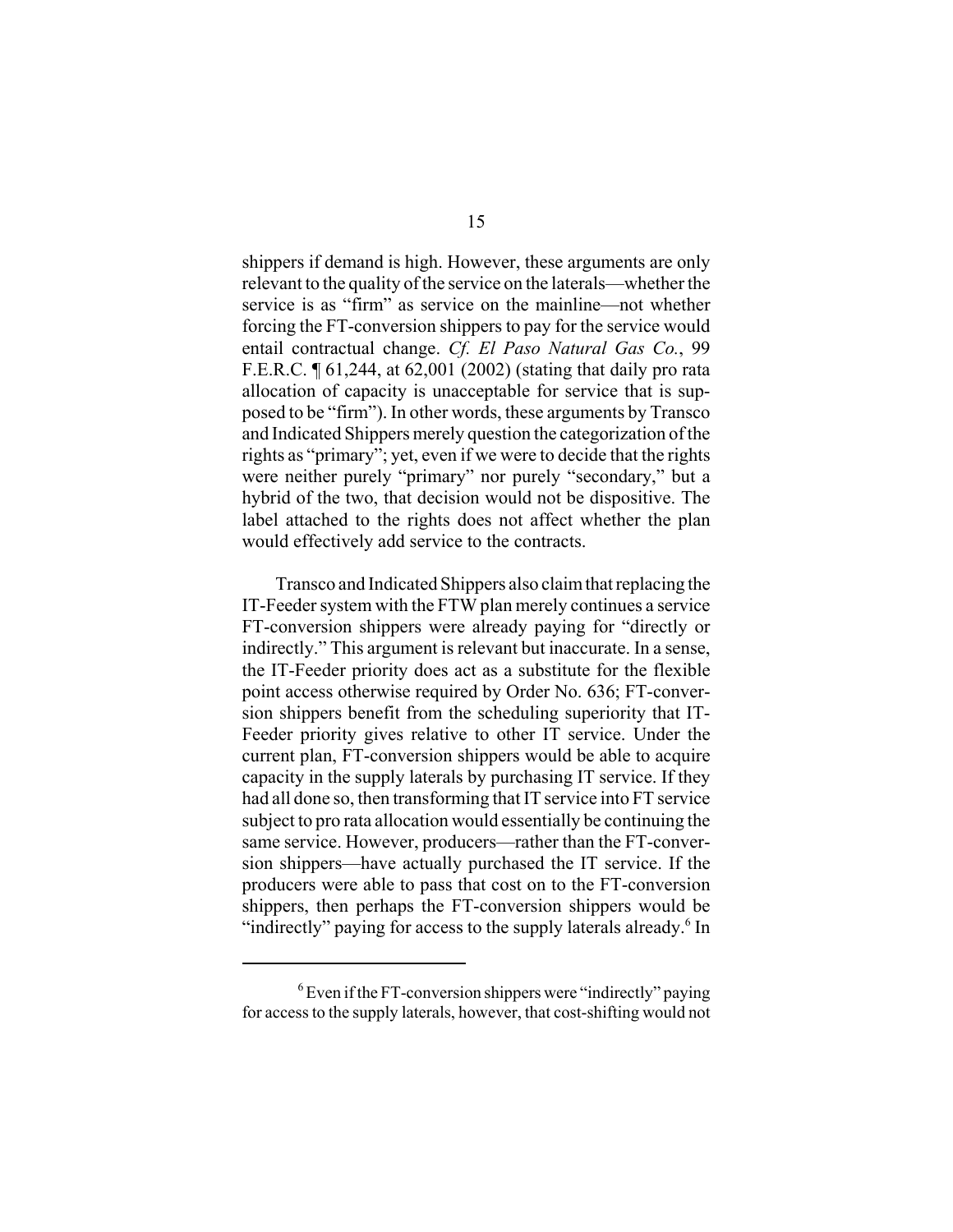reality, though, "Transco and the Indicated Shippers assert that they are often forced to absorb the expense . . . to ensure that their prices appear competitive with producers on other pipelines." *Exxon Mobile I*, 315 F.3d at 308. While Indicated Shippers (and therefore Transco) are understandably dissatisfied with the arrangement, the claimed losses directly contradict the suggestion that the FT-conversion shippers are already "indirectly" paying for service on the supply laterals.

Finally, Transco and Indicated Shippers suggest Transco should be allowed to convert to an FTW rate structure because FERC allows the rest of the industry to use such systems. This argument would be persuasive if Transco were just now unbundling its service; however, when it did unbundle its service back in 1991, Transco entered into settlement agreements with its shippers. The obligations imposed by the settlement agreements cannot be ignored. The FTW proposal would alter Transco's existing contracts, regardless of whether it would have been an acceptable system to implement in the initial settlements.

In summary, the FTW proposal would have required Transco to reserve capacity on the supply laterals for the FTconversion shippers, as no higher-priority service on the supply laterals would be sold. As the FT-conversion shippers would thus be forced to bear the entire burden of the fixed costs for each zone, without the addition of another group of FT shippers, Transco would essentially be amending their contracts to require them to take service in a new area. Granting "secondary" rights

necessarily be legally relevant. Whether or not the producers are able to pass on the cost of IT service through higher gas prices, the FTconversion shippers are not obligated *by their contracts with Transco* to pay for IT service. Requiring them to take such service would alter their contracts.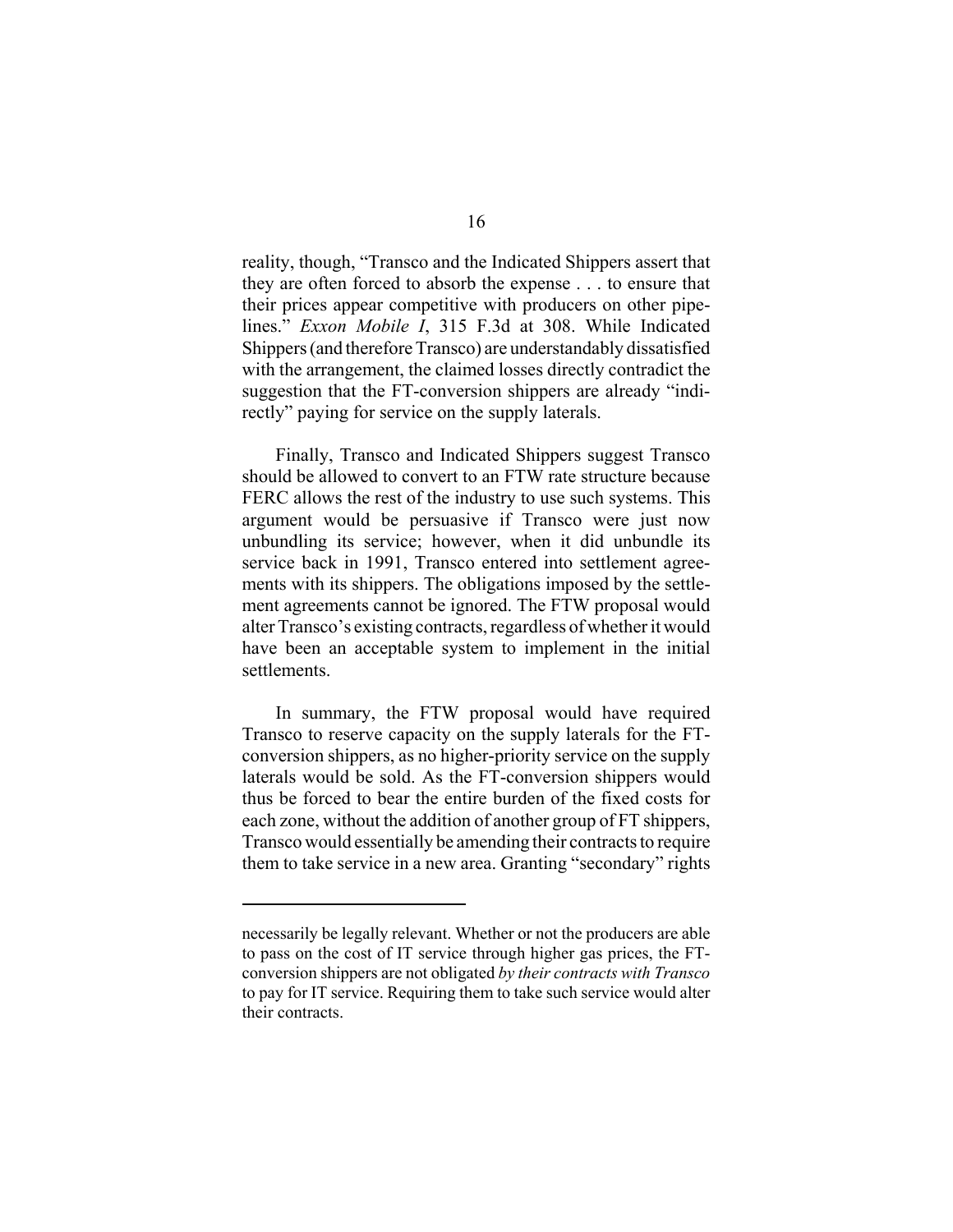on the laterals, with a higher-priority service being sold to another group of shippers, would avoid this problem; FERC's rejection of the FTSL proposal was consistent with this reasoning. Hence, FERC did not act arbitrarily or capriciously in rejecting Transco's NGA § 4 filing.

V

Under § 5 of the NGA, FERC may find existing rates or charges for the transportation or sale of natural gas to be unjust or unreasonable; FERC may then determine what the just and reasonable rate should be. 15 U.S.C. § 717d(a). If the proposed change would require a modification to a contract rate provision, FERC may order the change, pursuant to the *Mobile*-*Sierra* doctrine, "if (but only if) the 'public interest' so requires." *Exxon*, 206. F.3d at 49. Indicated Shippers argue that even if the FTW proposal is not a contract modification permitted by the FT-conversion shippers' *Memphis* clauses, FERC's refusal to exercise its power under § 5 to require a contract modification was arbitrary because the IT rates are unjust and unreasonable and because the FTW proposal is in the public interest. We did not reach this issue in either *Exxon* or *Exxon Mobil I*, deferring our analysis until the NGA § 4 issues were resolved. *See Exxon*, 206 F.3d at 48-49; *Exxon Mobil I*, 315 F.3d at 311.

Order No. 636 specifies that pipeline companies should offer FT service, charging a two-part rate; all the fixed costs allocated to that service should be recovered through the reservation fee. Order No. 636 at 13,293; *see also* 18 C.F.R. § 284.7. This policy was intended to promote transparency in pricing, with the goal of encouraging competition between pipelines. Order No. 636 at 13,293. However, this requirement was not to be "rigidly" enforced. *Id.*; *see also* 18 C.F.R. § 284.7(e) (stating that FERC may permit a pipeline to recover some fixed costs through a volumetric charge). As FERC aptly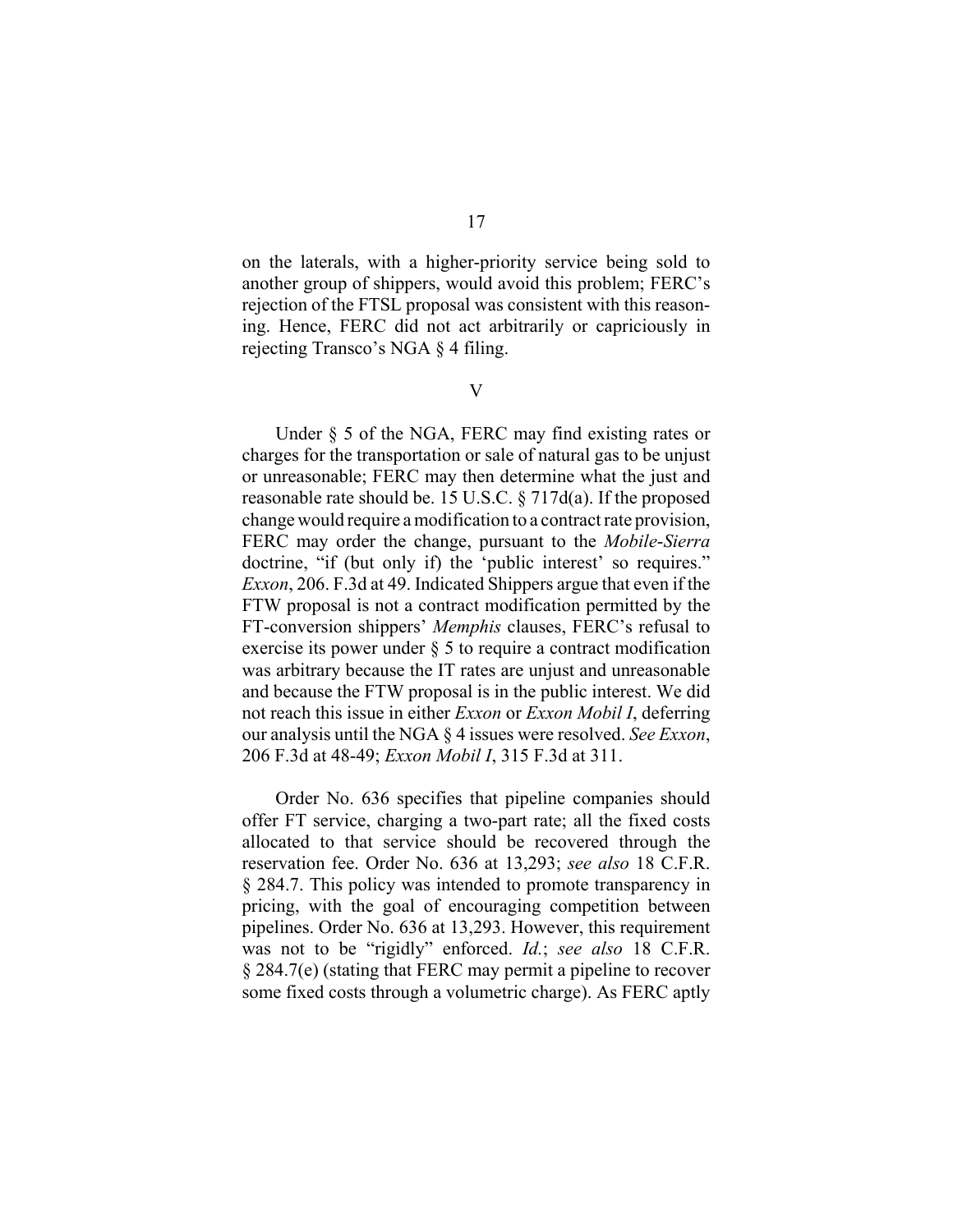stated during oral arguments, the policies in Order No. 636 are not sacrosanct.

Transco initially proposed the FTW plan as a method of complying with the requirements of Order No. 636, because implementing FT service and two-part rates on the supply laterals would increase transparency in pricing; nonetheless, FERC rejected the proposal. *Transcon. Gas Pipe Line Corp*., 63 F.E.R.C. ¶ 61,194, *on reh'g*, 65 F.E.R.C. ¶ 61,023 (1993). As discussed above, the FTW plan attempts to shift costs from one group of shippers to another. Significantly, this contract change would require more than a mere change in rate design, *see, e.g.*, *Texaco Inc. v. FERC*, 148 F.3d 1091 (D.C. Cir. 1998) (upholding FERC's abrogation of private contracts and upholding conversion from modified fixed variable to straight fixed variable pricing), but instead would impose new firm service upon the FT-conversion shippers. Under § 5, FERC may reject unjust and unreasonable rates and prescribe a new rate that is just and reasonable. It may not, however, require distributors to accept or to pay for additional service. *See Alabama-Tennessee Natural Gas Co. v. Fed. Power Comm'n*, 417 F.2d 511, 514-15 (5th Cir. 1969) ("[T]he Commission has no authority to require a local distributor to contract for, purchase, or accept delivery of natural gas.").

Under *Mobile-Sierra*, "a heavy burden must be met before a customer . . . can be deprived against his will of the benefits of his bargain." *Town of Norwood v. FERC*, 587 F.2d 1306, 1310 (D.C. Cir. 1978).<sup>7</sup> Indicated Shippers have not shown that the

<sup>7</sup>Similarly, a company "is not typically 'entitled to be relieved of its improvident bargain.'" *Transmission Access Policy Study Group v. FERC*, 225 F.3d 667, 710 (D.C. Cir. 2000) (quoting *Sierra*, 350 U.S. at 355). "Despite recent cynicism, sanctity of contract remains an important civilizing concept"; moreover, "'the general rule of freedom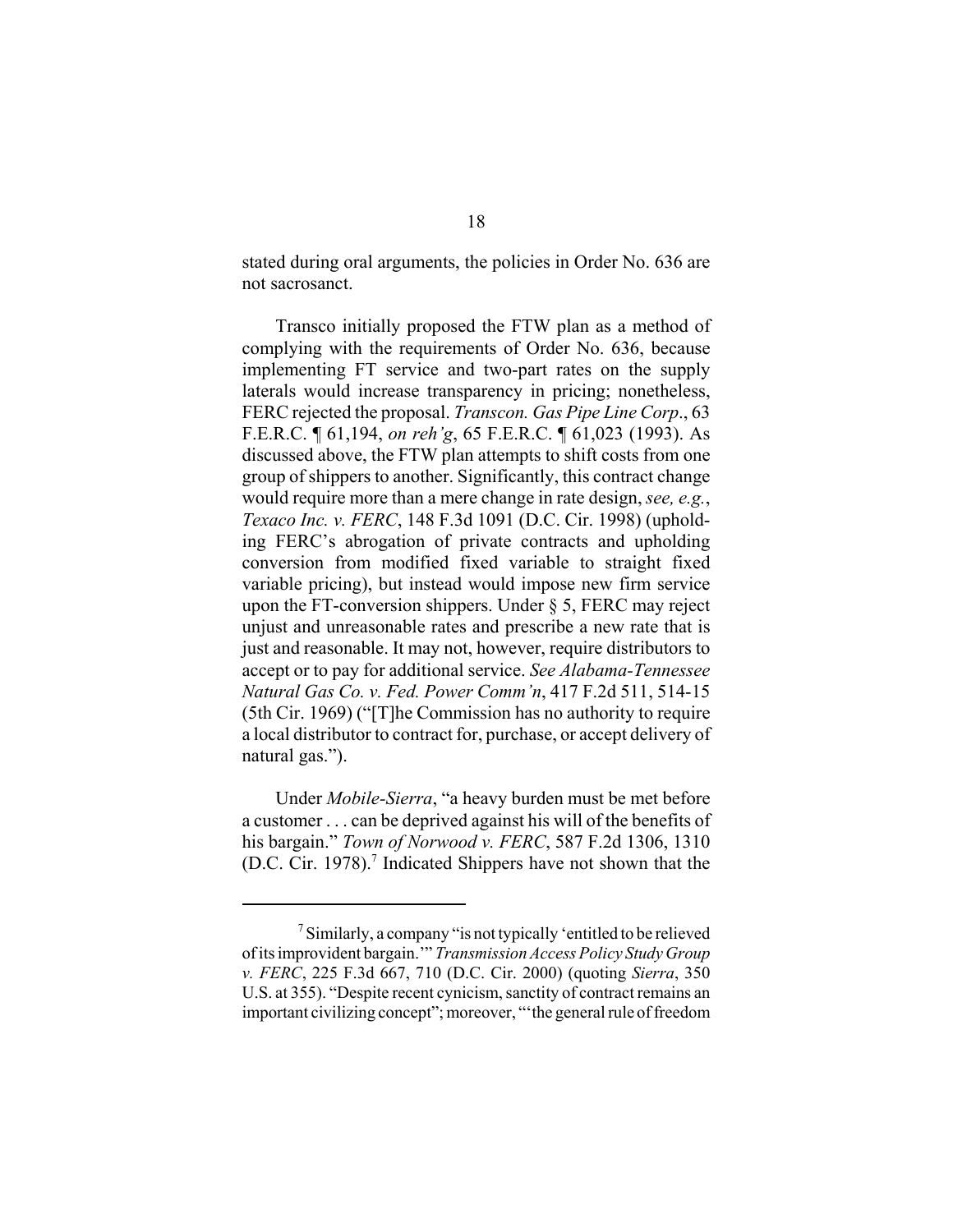public interest in price transparency outweighs the harm of the cost reallocation that the FTW plan would entail, although they do argue that the FT-conversion shippers should be forced to pay for the benefit they receive from the IT-Feeder priority. The circumstances under which § 5 of the NGA allows FERC to order rate changes that are "in the public interest" include circumstances such "as where it might impair the financial ability of the public utility to continue its service, cast upon other consumers an excessive burden, or be unduly discriminatory." *Fed. Power Comm'n v. Sierra Pac. Power Co.*, 350 U.S. 348, 355 (1956). Indicated Shippers have not demonstrated that one of these situations, or anything comparable, is present to justify contract abrogation. Moreover, FERC has clearly acknowledged that Transco could implement FT service on the supply laterals without requiring the FT-conversion shippers to accept service for which they have not contracted. For example, Transco could officially establish the supply laterals as a separate zone and allow shippers to purchase FT or IT service in that new zone. *See* 104 F.E.R.C. at 61,640. Hence, even if the public interest in the policies behind Order No. 636 did rise to the level that would justify contract alterations, this situation does not require that one policy be sacrificed to satisfy the other. FERC did not abuse its discretion in deciding not to implement the FTW plan under § 5 of the NGA.

of contract includes the freedom to make a bad bargain.'" *Morta v. Korea Ins. Corp.*, 840 F.2d 1452, 1460 (9th Cir. 1988) (citations omitted). While Indicated Shippers may regret purchasing Transco's IT service, "'[w]ise or not, a deal is a deal,'" and therefore "people must abide by the consequences of their choices." *Id.* (alteration in the original) (citations omitted).